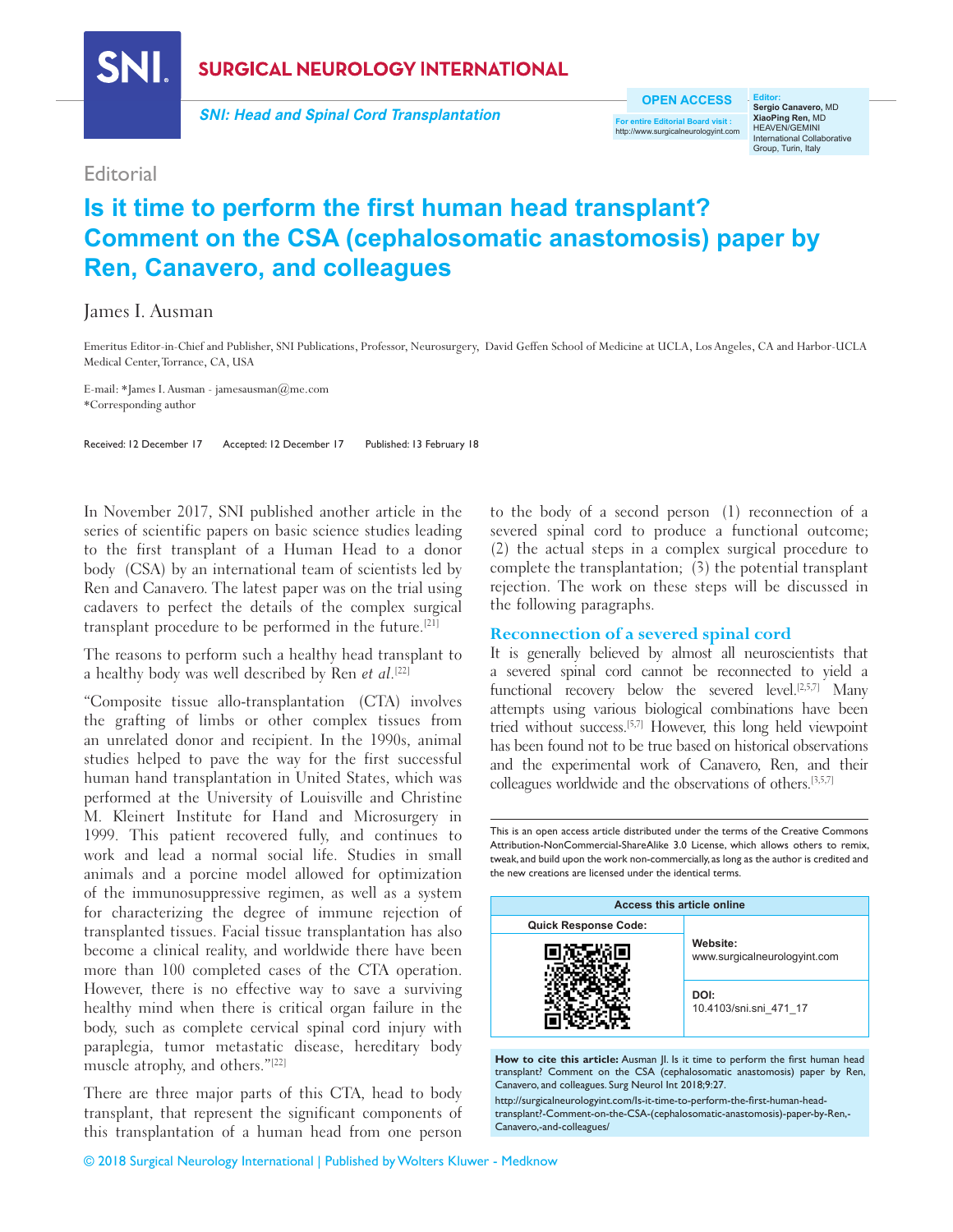### **Early evidence for spinal cord repair in humans and animals**

In their in‑depth review of the literature on spinal cord repair, Canavero and Ren describe two case reports in the literature from 2005 and 2014.

In the first case, "a 24‑year‑old woman sustained a traumatic spinal cord injury and transection at T6‑T7. After 39 months as a paraplegic with no motor or sensory activity below the level of the injury, Goldsmith removed the scarred portion of the spinal cords proximally and distally leaving a 4‑cm gap. He then placed a collagen bridge between the two spinal cord segments and placed an omentum pedicle to cover the operative site of the severed spinal cord and collagen bridge. At 6 months, the patient could move her legs on command, and in 4 years she was able to walk long distances." There was no detailed independent neurological examination of her status at 4 years to evaluate the extent of the patient's recovery. But, the fact that she regained function after being paraplegic for 39 months is remarkable. I know Dr. Goldsmith personally and believe he is a credible surgeon and observer.<sup>[5]</sup>

In a second case, a 38‑year‑old man sustained a traumatic transection of his spinal cord at T9. "Using one of the patient's olfactory bulbs, a cell culture containing olfactory ensheathing cells and olfactory nerve fibroblasts was developed. After operative resection of the glial scar in the patient's spinal cord, the cultured cells were transplanted into the spinal cord stumps above and below the site of injury, and the 10‑mm gap between the stumps of the spinal cord was bridged with 4 strips of autologous sural nerve." After 19 months of rehabilitation, the patient had partial recovery of voluntary movements and superficial and deep sensation below the level of the spinal cord transection.<sup>[5]</sup>

Canavero and Ren describe the work of Freeman who in the 1950s and 60s sharply transected the spinal cords of rats and dogs and then re‑approximating them. The animals re‑established function below the transection site, which could be seen in 7–14 months after the operation. Electrical activity and nerve growth across the repaired site was seen and recorded.[5]

# **Two neuronal systems that regulate sensory and motor behavior**<br>The *pyramidal*

The pyramidal tract and the Cortico-truncoreticulo‑propriospinal pathway (CTRPS)

How could this spinal cord recovery in man and animals be explained in view of the belief in the scientific community that the long fiber tracts, which course from the brain's cortex to the spinal cord, cannot re‑grow across a severed cord?

In a detailed explanation, Canavero cites known evidence that there are two sets of fiber tracts from the brain to the spinal cord that regulate voluntary function of the extremities. The first system is a multisynaptic pathway from the brain to the spinal cord that connects many neurons in sequence over short segments from the brain cortex to the spinal cord to provide movement to the extremities. This is the remnant of the primitive spinal cord system in lower species, as worms or centipedes, which have a segmental nervous system. However, as the species evolved, a faster conducting system, consisting of long fast signal transmitting neurons connecting the brain cortex nerve cells to the spinal cord nerve cells allowed for rapid transmission of volitional signals. This long fiber tract is called the pyramidal tract. When the spinal cord is transected, the long neuron tracts, which are cut, are slow to recover because the re‑growth of the nerve must be from the brain to the spinal cord. However, with the short multineuron pathway that travels short segments from the brain to the spinal cord, the short neurons can quickly re‑grow and establish connections to the spinal segment below the transection re-establishing the multineuronal pathway that controls movement and sensation. This multi-synaptic motor system, called the Cortico-trunco-reticulo-propriospinal pathway (CTRPS), re‑establishes the integrity of this duplicate motor system to allow voluntary movement of the extremities to occur.[3,5,20]

### **How to get neurons to grow across the severed cord ends**

#### *Fusogens/Sealants*

With the evidence from animals and humans that the spinal cord could indeed be repaired, Canavero and Ren believed it was important to speed up the repair process in the severed spinal cord. It was important to improve the rate of growth of the short nerves across the sectioned spinal cord so that motor and sensory function can occur more quickly. Numerous molecular agents have been tested in different models of acute and chronic spinal cord injury. They include Chitosan nanospheres, [8] PEG-polyethylene glycol biopolymer matrix, [3,5,9,12,15,16,20] IKVAV membrane spanning peptide,[12] and olfactory mucosa autograft.[11] All were used in different chronic cord injury models, and neuronal growth occurred with all. PEG was used more commonly and allowed nerve growth to occur before scar formation. None have been compared with each other. Canavero and Ren used the PEG fusogens to accomplish the goal of fusion of sharply cut spinal cord ends that would have less tissue damage.<sup>[3,5,7]</sup>

#### *Properties of Fusogens*

"Fusogens/sealants, are molecules that can reconstitute the integrity of the neural membranes and nerve fibers and restore electrophysiologic conduction when applied to the cut spinal cord ends shortly after severance. Fusogens were discovered in 1986 but were not used in medicine until these spinal cord fusion experiments. "Fusogens allowed nerve axon growth to occur at 1 week post treatment. This growth increased steadily over time, and was long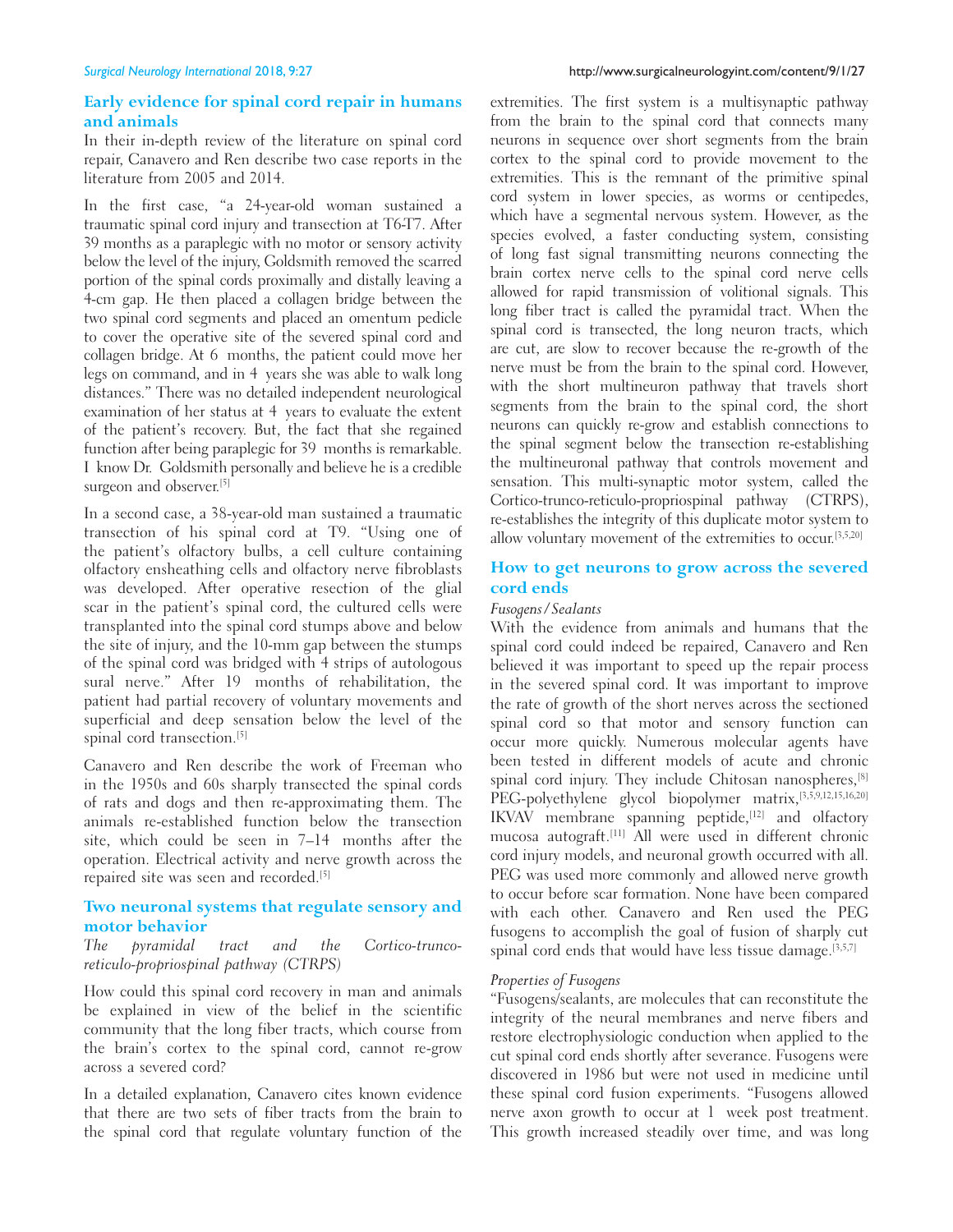lasting."<sup>[7]</sup> PEG is a glycoprotein fusogen that facilitates this fusion of cell to cell and neuronal membranes.[5] It has been characterized as a bioploymer-matrix.<sup>[9]</sup>

Sikkema et al. described physical and electrical characterization of Texas PEG, the PEG fusogen combined with graphene nanoribbons (GNR) they developed.[25] By adding conductive GNR to the fusogen solution, the PEG–GNR mixture is believed to first act as an electrical conduit and then as an electrically active scaffold upon which the neurons will grow, directing their processes across the spinal cord gap.[20] Kim and his colleagues used PEG alone in their mouse experiment and PEG–GNR in their rat experiment. The PEG–GNR allowed a faster recovery of spinal cord function.[3,7,16,25]

#### *Critical time for fusogens to act*

However, time is critical in allowing this fusion to happen. As Canavero and Ren state, "The ends of the transected spinal axons remain stable for only about 10–20 minutes before they undergo fragmentation (the first step before classic Wallerian degeneration, or dieback) at both cut ends of the spinal cord or nerve. These cut cells and neurons span 0.3 mm, only to stabilize and persist for 3–7 days; about 30% of proximal axons then start regrowing within 6–24 hours. Thus, the fusogens must be brought into the site of anastomosis within minutes (certainly <10 minutes). As for the axons that do not get re‑fused, dieback is on average 0.5–2.5 mm in rat models and is short‑lived (1 month). Considering about a 1 mm/day regrowth rate, even these axons would reach the point of section within 3 days (with the minority, within  $3$  weeks). "[3,5,7]

**Electrical stimulation to accelerate nerve growth**

A final step in promoting a faster spinal cord fusion process is the use of electrical stimulation of the spinal cord.

Electrical stimulation of the spinal cord and peripheral nerves has been found to accelerate nerve growth in animals and is used in the fusion process.  $[3,4,7]$ 

Now the stage was set for the judicious use of animals to prove that spinal cord repair can be achieved before its use in humans.

**Experiments reconnecting the sharply severed spinal cords of animals‑acute spinal cord injury** In a series of experiments in mice,  $[15]$  rats,  $[16]$  and a  $\log$ ,<sup>[13]</sup> first reported in SNI, the spinal cords of these animals were sharply transected in the cervical region and then re‑approximated with the fusogen, PEG, in the interface between the transected upper and lower cords. The animals regained their function within 24 hours and improved over 4 weeks of observation. The videos accompanying these papers show the animals regaining function.<sup>[13,15,16]</sup>

In the mouse experiment performed by Kim et al. in Korea, fusogens (PEG) were not used in the control animals but were used in the treated group. In the 5 control animals, there was some recovery of function after 2 weeks. The PEG-fusogen treated mice recovered some function in 24 hours and moved all four limbs in 4 weeks after the surgery, indicating that the fusogens allowed faster recovery and likely growth of neurons.<sup>[15]</sup>

In another experiment by Kim et al. using rats, PEG–GNR was used as the fusogen scaffolding for nerve fiber growth. Somatosensory evoked potentials (SSEP) were recorded from the scalp after stimulation of the sciatic nerve as a measure of electrical transmission across the severed spinal cord. In all 5 of the PEG–GNR treated rats, the SSEPs were recorded 24 hours after the surgery indicating a transmission of electrical stimulus from the sciatic nerve to the rat cortex. None of the 5 control animals, which had saline instead of a fusogen at the site of spinal cord section, showed any SSEPs. Because 4 of the treated rats died in an unexpected laboratory flooding, long-term assessment of recovery of function was only possible in one rat. In that animal, there were steady signs of functional recovery after 24 hours with the rat being able to stand and walk in 2 weeks. This was a remarkable achievement in spinal cord injury research.<sup>[16]</sup>

Kim also reported recovery of function from spinal cord transection in 7 more rats using PEG in 2016.[14]

Kim et al. sectioned the spinal cord of a dog nearly completely and re‑approximated the cut ends in a PEG solution so that the ends were touching. The animal was followed with videos of its function twice a week. The dog recovered at least 90% of his normal function by 3 weeks postsurgery. No further experiments were conducted on the dog.<sup>[13]</sup>

Ren and colleagues reported on a more detailed experiment in another set of rats in China.

Using 15 rats with 6 as controls, the scientists used a specially designed sapphire knife to make a sharp cut at the T10 spinal cord level that produced a minimum of cell and fiber damage. The control animals had saline placed in the cut area while the 9 treated animals were given a PEG fusogen mixture between the cut ends of the spinal cord. "After 4 weeks, the treated group had recovered ambulation vs. none in the control group "…All animals were studied with SSEP [measuring an electrical impulse that travelled from the leg though the sectioned spinal cord level to the sensory cortex recorded from the scalp of the rat‑Ed] …" The SSEP recovered postoperatively only in the PEG‑treated rats, indicating the recovery of electric conduction across the treated spinal cords. Using magnetic resonance imaging technique which demonstrates nerve fiber tracts, called diffusion tensor imaging (DTI), the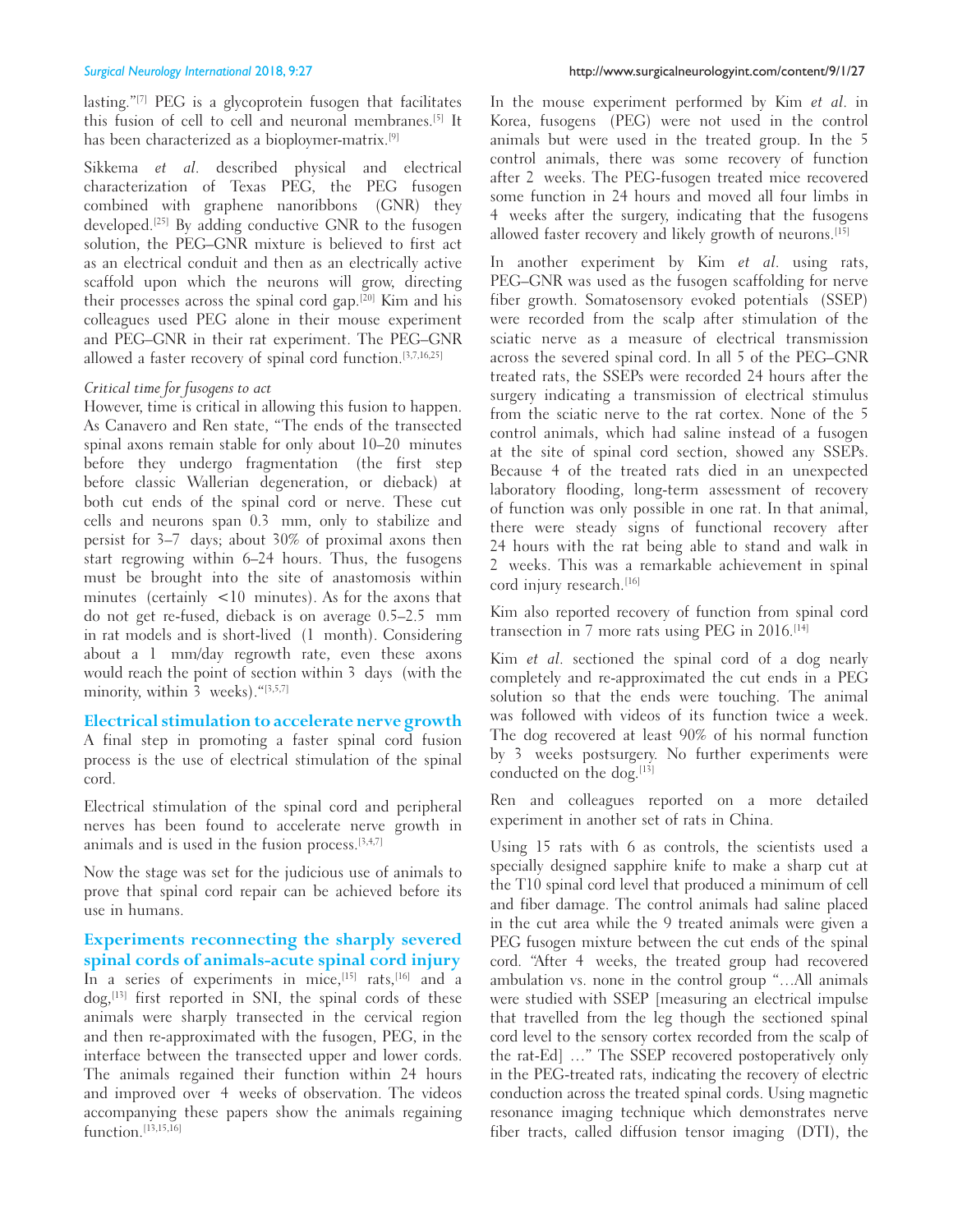DTIs showed disappearance of the transection gap in the treated animals vs. an enduring gap in the controls… "On qualitative visual inspection, the extent of re‑growth of the imaged nerve fibers correlated with behavioral recovery, with near-normal rats with a more normal fiber pattern vs. no or little change in controls."[20]

In the Discussion section of the paper, the authors continue, "The minimally disruptive (nanometers) severance of the cord [by the sapphire knife] damages a very thin layer of these inter‑neurons: PEG reseals their membranes and curbs cell death. These same cells, along with others in proximity, which were not damaged by the extra-sharp blade, can immediately re-grow (sprout) their appendages and reestablish contact between the apposed interfaces. Consequently, the gray matter neuropil is restored by spontaneous re‑growth of the severed axons/ dendrites over very short distances at the point of contact between the apposed cords" [These conclusions-Ed] "were recently suggested by an immuno‑histochemical study of PEG‑treated mice submitted to 100% cervical transection" by Kim et al. on their mouse experiment tested groups which showed axonal growth across the severed part of the cord.<sup>[17]</sup>

In communication with Canavero, he reports that the same observations that are described above in the mouse, rat, and dog using PEG have been duplicated in the primate. Ren and colleagues will report in the journal Surgery a recent randomized controlled study in dogs comparing control animals with T10 sectioned spinal cords with dogs having PEG‑treated T10 sectioned spinal cords. Most of the motor recovery occurred in the PEG treated dogs after 60 days compared with no recovery in the control dogs. The work was further enhanced with evidence of electrical conduction across the severed cord in the treated dogs and DTI evidence of nerve fiber growth across the severed cords compared with none in the control animals. These observations will expand the success of spinal cord fusion to higher order mammals. We await the publication of the primate studies in this singularly important landmark research. For information, the observations of spinal cord repair recorded in human case reports are not as thoroughly investigated as the animal models.

Finally, in this superbly conceived and executed experiment in rats (and now dogs) the authors concluded, "We show for the first time, in an adequately powered study, that the paralysis attendant to an acute complete transection of the spinal cord can be reversed. This opens the path to a severance‑reapposition cure of spinal paralysis…"[20]

#### **Perfection of the surgical transplant procedure**

As the next step toward CSA, Ren and Canavero wanted to perfect the technical aspects of the CSA in cadavers before the actual human trial. This concept is the

substance of their most recent paper published in SNI.<sup>[21]</sup> The appropriate consents were obtained in the country of China and the deceased patients families. Working at Harbin University in China, Ren and Canavero assembled a team of scientists and surgeons who worked to develop the plan for the transfer of a cadaver head to a second cadaver patient's body in a trial run of the actual live human operation. This report by Ren and colleagues and Canavero is the first publication of that work of a human CSA.[21] The experiment was a trial for perfection of the techniques that will be used in an actual human CSA in the future.

The paper on CephaloSomatic Ansatomosis (CSA)<sup>[21]</sup> was the product of a combined team effort of many specialists and others. Many experiments were unreported and were conducted in animals and cadavers to answer all the technical questions posed by this huge experimental project before the first cadaver surgical CSA was performed. Most of these experiments dealt with choosing the proper routes to the various surgical targets in the transplant, which were to be carried out simultaneously in two cadavers by multiple teams of surgeons.

I will not detail the various aspects of the procedure but will highlight some. For a complete understanding of how the investigators have planned and performed this operation, I refer the reader to the actual paper.

In an operative approach that included many standard operations that are done around the world from spine surgery, to trachea<sup>[19,27]</sup> and esophagus repair, and including vascular reanastomosis, the surgeons developed an extremely clever operative plan to achieve the removal of the head from the first cadaver and then to attach the recipient cadaver's head to the donor cadaver's body in a complex operation using multiple teams of surgeons. According to the authors, more steps will be necessary to perfect the procedures in CSA in cadavers before the first CSA can be performed in the live patient. This undertaking has all the aspects of a well-planned surgical approach.

To ensure that the patient will be able to talk after the head transplant, his head and cervical spine to C3 will be removed from his diseased body. However, the entire trachea and its recurrent laryngeal nerve supply will be transplanted with the patient's head so that the patient's speech, or phonations, can be obtained after the procedure. Hopefully, the scientists will be able to communicate with the patient as he experiences recovery from the transplantation.

The patient's head will be cooled by hypothermia during the surgery to preserve brain function at the time of transfer. The circulation between the donor body and the recipient head will be established initially along with external carotid vertebral ansatomoses to limit the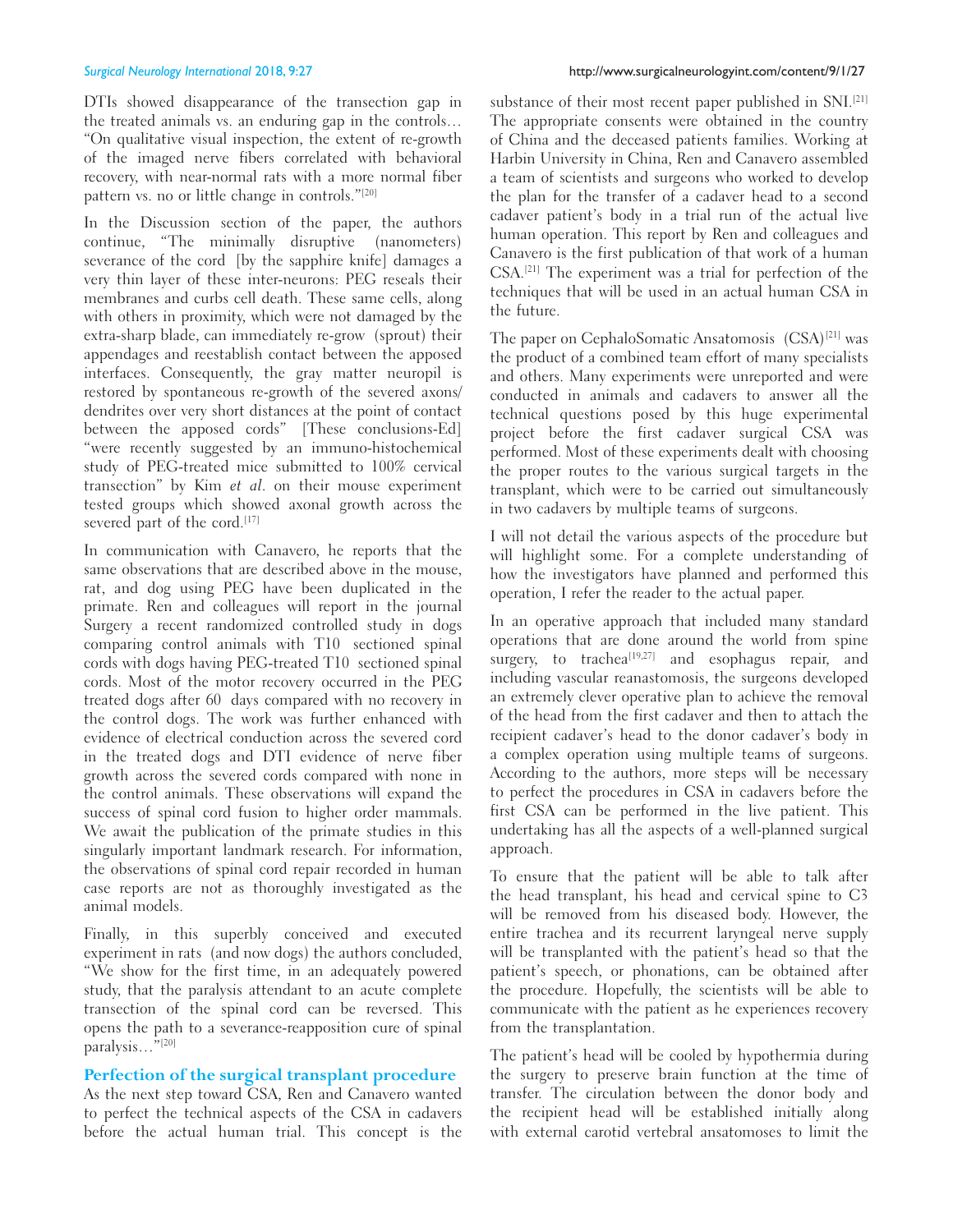cooling process to one hour. This work has also been done in the literature and modified by Dr. Ren and his colleagues.[23,24]

The crucial step, taken from the experimental work outlined previously above, will be the re‑fusion of the two spinal cords. The donor and recipient bodies will be in the sitting positions. The donor body's spine will be fused with instrumentation from in front early on in the procedure on the donor body. Posteriorly, lateral mass screws will be placed in the donor cervical and recipient cervical laminae so that an immediate posterior instrumented fusion will be ready for fusion of the recipient head and donor body cervical vertebrae. A specially designed lift that will take the recipient head and move it to the donor body for the fusion of the cervical vertebrae and spinal cords has been developed. The next immediate need will be to sharply cut and fuse the spinal cords in bath of PEG achieving a time limit of less than 20 minutes for the fusion of the spinal cords to be achieved from the time the recipient head was detached from its body and transferred to the donor body.[3] The fusion site will be encased in a vacuum apparatus containing the PEG. The negative pressure will keep the cord ends apposed. This work has been validated in animal models.<sup>[5]</sup> An electrical grid will be placed across the fusion site to provide the electrical current to promote the nerve growth also, another aspect of the procedure that was worked out in animals. The goal is to provide maximum stability without motion to the fusion site so that a successful fusion can proceed. The vagus nerve end will be anastomosed to the donor vagus using the fusogen techniques described above and in the literature.<sup>[1,7]</sup> Transplantation of tracheal parts between the donor and recipient has already been reported in the literature during tracheal repair surgery.[19,27] The remaining closure of the incisions and surgical sites will complete the procedure. Many more aspects of this challenging feat are presented in the Discussion of the paper.<sup>[21]</sup>

# **Composite tissue allo‑transplantation experience**

## *Relating to the allo‑head and body transplantation*

Ren has stated, "There is still no effective way to save a surviving healthy mind when there is critical organ failure in the body. The next frontier in CTA (composite tissue allo-transplantation) is allo-head and body reconstruction (AHBR), and just as animal models were key in the development of CTA, they will be crucial in establishing the procedures of AHBR for clinical translation."[22]

Transplantation of organs, or solid organ transplantation (SOT), is practiced around the world. Kidney, heart, pancreas, intestine, lung, and liver transplantation are well known SOTs and practiced successfully. SOT is performed when organ failure

threatens survival. SOT success is based on the functioning of the organ transplanted.<sup>[10]</sup>

In almost three decades, we have seen transplantation of hands and facial tissue. This reconstructive transplantation (RT) is performed in physically healthy individuals except for the defect in the body part that is affected. The reasons for the RT become complicated with psychological and other factors and may not be life threatening but are related to quality of life. According to Hautz et al.,<sup>[10]</sup> an in-depth psychological assessment including the patient's coping mechanisms need to be explored. Side‑effects of immunosuppressants, metabolic complications, infections, and tissue rejections occur with RT. "The question whether risks associated with indefinite immuno‑suppressive treatment are justified for a non-lifesaving procedure in an otherwise physically uncompromised patient still remains unanswered. [The body of the recipient head in this case is significantly compromised-Ed]. While the risks must be weighed against psychological and social benefits, individual outcomes differ significantly and make conclusions and generalizations difficult. In contrast to SOT, decision making in RT, therefore, remains more on an individual basis, and careful patient selection, comprehensive patient information, and an individualized approach seem most suitable currently."<sup>[10]</sup> The subject of personality change in accepting a new body<sup>[18]</sup> and in treating central pain if it should occur have also been addressed by the authors.<sup>[6]</sup> The literature indicates that the SOT transplantations are successful in more than 50% of the cases depending upon the organ and recipient. The results are improving with knowledge of the immunologic resistance. Hands have been successfully transplanted for 10 years, but still with RT there is a 60% success rate on a smaller total number of cases than have undergone SOT.

Harbin Medical University (HMU) in Harbin China, where the CSA will be done by Ren and Canavero and the team of doctors, according to Wikipedia, is known for its excellence in allogenic organ transplantation. "Allogeneic organ trans‑plantation is a specialty of HMU. Allogeneic spleen transplantation, allogeneic both-hands transplantation, and allogeneic single-forearm transplantation have reached international renown. Patients who receive allogeneic heart transplantation go on to enjoy the best life quality in Asia.[26] At Harbin Medical University there exists a team of people apparently well qualified to do CSA transplantation.<sup>[26]</sup>

#### **CONCLUSION**

It appears to me, after reviewing the extensive literature surrounding the fusion of the spinal cords the transplant of the recipient head to a donor body and the problems faced with transplant rejection, that the authors and their multinational team of basic and clinical scientists